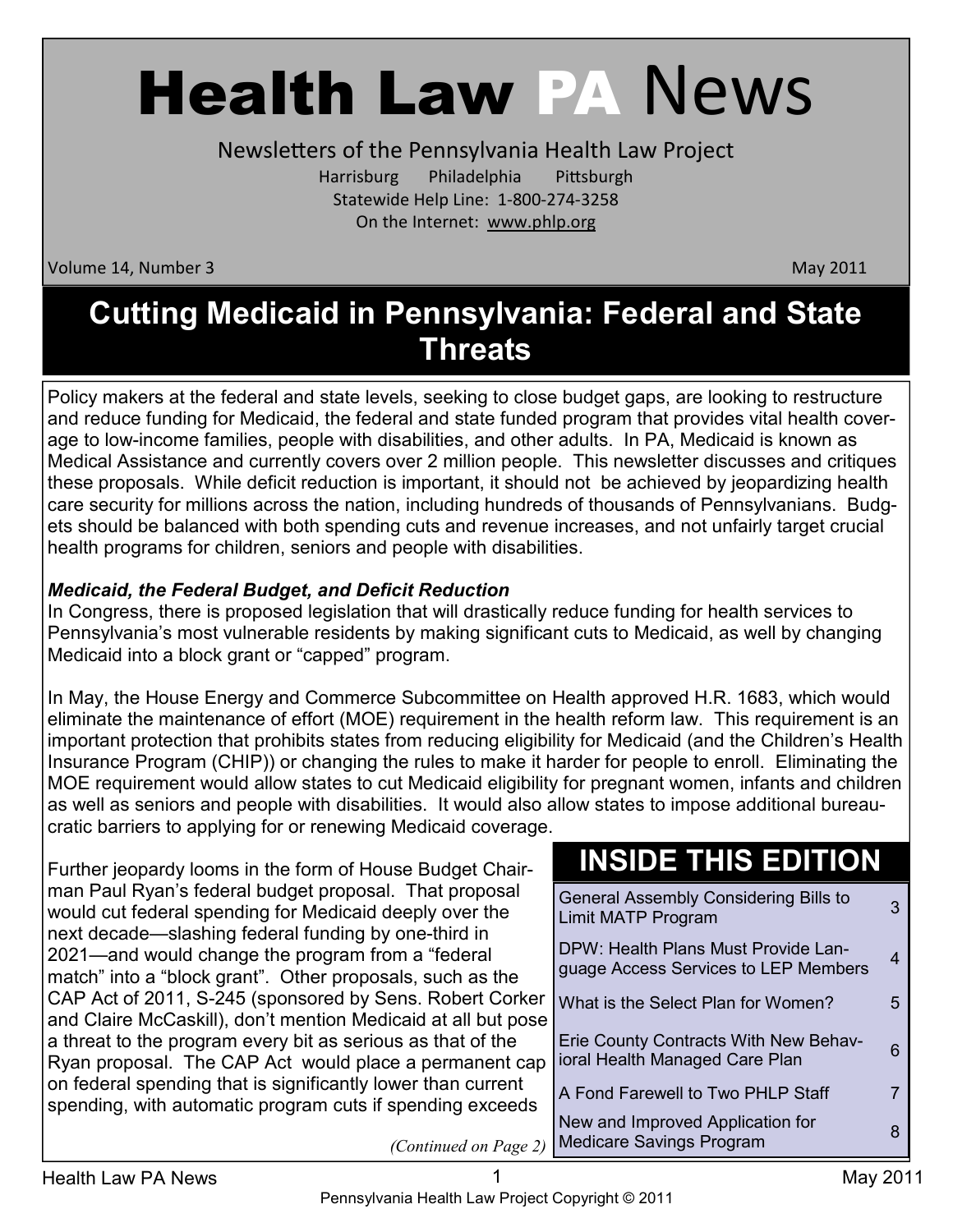this cap. Given the level of spending cuts necessary to meet the cap, it would be virtually impossible to avoid devastating cuts to Medicaid, rivaling those cuts outlined in the House Republican budget proposal introduced by Rep. Ryan. One analysis of the CAP Act estimates that federal Medicaid spending would be cut by \$547 billion from 2013 through 2021; in 2021, federal Medicaid spending would be cut by 19 percent. More proposals are being drawn up and debated, many of them likely to follow the same framework: explicit, massive Medicaid cuts or spending caps that will result in massive Medicaid cuts.

Eliminating coverage through Medicaid does not eliminate health care costs. In fact, eliminating coverage increases health care costs by shifting people to expensive emergency rooms after they have delayed care until a medical crisis occurs. To bring down Medicaid and CHIP costs, we must control overall health care costs. Controlling health care spending should be part of any thoughtful deficit reduction plan but Congress' focus should be on better, more efficient delivery of care rather than making massive spending cuts and shifting the costs to states, local communities, and families.

Persons alarmed by these proposals may wish to contact their elected officials in the federal House and Senate to support the current structures of Medicaid and Medicare and oppose cuts that would adversely affect the scope of services for low-income communities and the elderly.

#### *PA House Proposes More Cuts to Health & Disability Programs*

Responding to the outcry over cuts to education in Governor Corbett's proposed budget, the Pennsylvania House of Representatives passed their own budget proposal in late May. The House, which kept total spending at the level proposed by the Governor, restored some of the Governor's proposed cuts to education by reducing spending in other areas, particularly the Department of Public Welfare's (DPW) programs and services.

If enacted, the House's budget would cut an additional \$471 million to DPW than the Governor's

*(Continued from Page 1)*  $\vert$  **proposed budget; this includes a \$295 million re**duction to Medical Assistance. Readers may recall that the Governor's proposed budget, which was released in March, already reduced Medical Assistance services by eliminating certain types of dental services and procedures for adults—such as crowns and dentures—and by rationing the number of prescriptions for adults to six medications per month (see March 2011 Health Law News detailing the Governor's proposed budget). If the House budget is adopted, further reductions to Medical Assistance programs and services will likely be necessary.

> The House made other specific reductions to Medical Assistance. The House budget proposal reduces funding by almost \$10 million for the Medical Assistance Transportation Program (MATP), which funds counties to provide transportation or mileage reimbursement for persons on Medical Assistance traveling to medical appointments. This cut is linked to legislation, House Bill 1301, which would impose numerous additional requirements on persons seeking medical transportation through the Medical Assistance Transportation Program (see MATP article on the next page, detailing proposed legislation impacting MATP).

> The House budget proposal further reduces funding for services to persons with disabilities. Funding for several Home and Community Based Services programs (*i.e.,* OBRA, Independence and CommCare Waivers) were reduced an additional \$1.5 million on top of the \$26.8 million reduction proposed in the Governor's budget. The House budget would also cut the Attendant Care Waiver and Act 150 Program by an additional \$1.8 million beyond the \$35 million reduction in the Governor's proposed budget. Services for older adults would also be cut. The Aging Waiver and the LIFE program would be cut by \$27.8 million more than the amount proposed by the Governor.

> Services to persons with intellectual disabilities would have the same cuts as proposed by the Governor. This means no additional Person Family Directed Support or Consolidated Waiver slots will be created, and there will be cuts in payments to group homes totaling \$38 million.

> > *(Continued on Page 3)*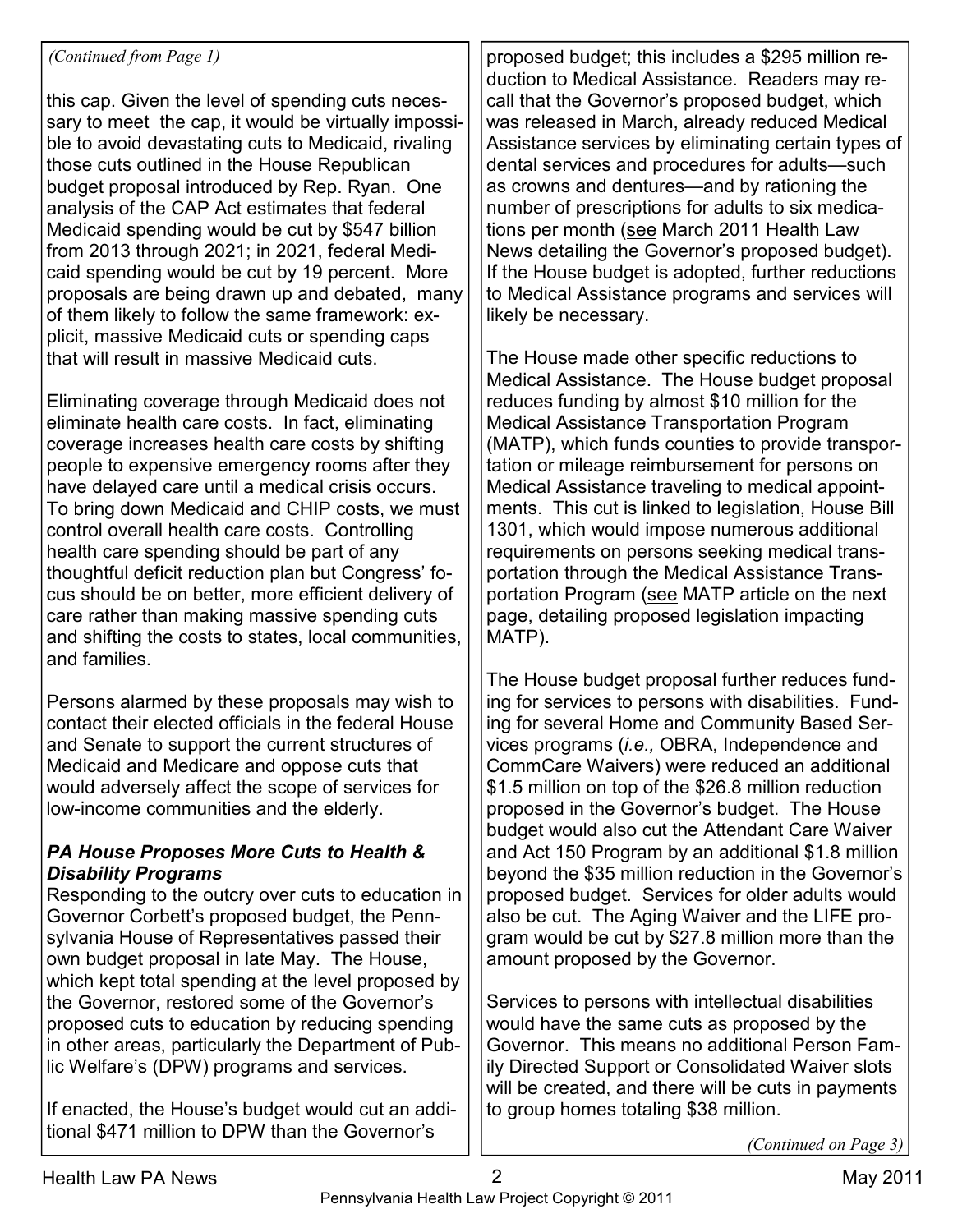#### *(Continued from Page 2)*

The House also proposed an additional 20% cut in funding for services to adults with autism spectrum disorders (the Adult Autism Waiver and the ACAP program). Services to persons with mental illness would also face an additional \$4.3 million cut beyond the cuts proposed by the Governor.

Additional details about the House's budget proposal can be found at the Pennsylvania Budget & Policy Center's website, www.pennbpc.org. The House's budget proposal has been sent to the Senate for consideration. The Senate Republican leadership will negotiate the budget with the House Republican leadership and the Governor. The budget that is finally approved by both the House and the Senate will be sent to Governor Corbett for his signature. Interested individuals should contact their state legislators to voice their opinion about the budget proposals. Future PHLP publications will have additional budget updates.

## **General Assembly Considering Bills Limiting MATP Program**

The Medical Assistance Transportation Program (MATP) has come under greater scrutiny by the Pennsylvania General Assembly in the last year, particularly with regard to transporting Medical Assistance (MA) recipients to methadone maintenance programs. Two bills are currently under consideration that would limit a consumer's use of MATP services.

**House Bill 1301**, which passed the House of Representatives and is now under consideration by the Senate, imposes new rules on the MATP program. Most significantly, the bill:

- Limits a consumer's use of MATP transportation services to only the closest available provider that meets the recipient's medical needs;
- Limits MATP mileage reimbursement to the closest available provider, or 50 miles, whichever is less (unless the MATP program grants an exception); and
- Requires MA consumers who are seeking mileage reimbursement for a trip to report the names and addresses of any passengers in their vehicle.

These limitations infringe on a consumer's right to a choice of providers for any MA-covered service. In addition, for those MA consumers in Medical Assistance Managed Care Plans (HealthChoices), these MATP limits undermine a consumer's right to choose their Primary Care Physician and to obtain services from any provider within their plan's provider network.

**Senate Bill 638** has been referred to the Senate Public Health & Welfare Committee where it remains under consideration. This bill is narrower than HB 1301 and only targets consumers using MATP to get to methadone maintenance clinics. Under SB 638, MA consumers seeking mileage reimbursement from MATP must go to the methadone clinic closest to their residence. The bill gives the MATP program discretion to develop an exception process based on medical emergencies and the availability of the closest provider.

The MATP program already has a policy restricting mileage reimbursement for trips to methadone maintenance providers: It only reimburses mileage up to the distance of one of the two closest in-network clinics to a consumer's residence. SB 638 should be amended to reflect the MATP current policy and allow consumers a choice of their methadone maintenance clinic.

PHLP will keep readers updated of any progress on these bills or other legislative efforts that will impact the MATP program. Individuals can contact their state senators to offer their input about either of the two proposed bills detailed above.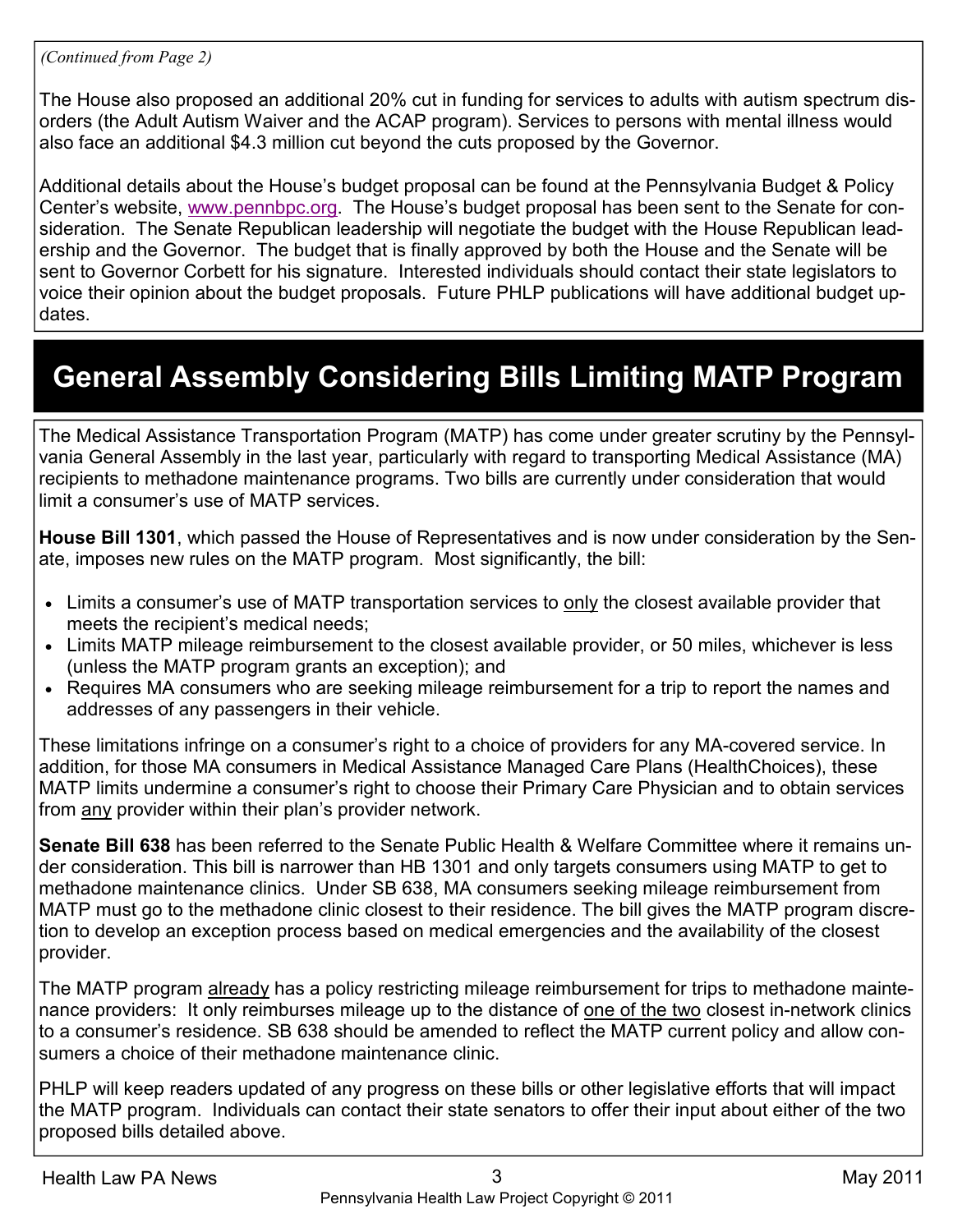## **Populations with Limited English Proficiency Must Have Meaningful Access to Services**

Pennsylvania's Medical Assistance physical health plans have been directed by DPW to comply with federal laws requiring them to accommodate the needs of their members with limited English proficiency as well as members with visual impairments. An individual with limited English proficiency (LEP) does not speak English as her primary language and has a limited ability to read, write, speak or understand English. LEP individuals include persons who are deaf or hard of hearing. Under federal law, Medicaid health plans must ensure that this population has meaningful access to services.

In April, DPW's Bureau of Managed Care Operations issued an internal Operations Memorandum (Ops Memo) notifying physical health managed care plans that members with LEP who have problems accessing interpretation services at provider sites, must be given in-person or telephonic interpretation services by the plans. Additionally, the Ops Memo:

- Prohibits the plans from having members use family members, friends, or untrained staff as interpreters;
- Requires the plans to make written materials accessible to members with visual impairments available upon request (*i.e.*, Braille, large print, audiotape or CD);
- Requires the plans to provide information in all written materials about how to access the material in other formats or languages;
- Requires the plans to disseminate their written materials in five prevalent languages (depending on the HealthChoices region);
- Requires the plans to ensure that all staff and providers understand the requirements of the Ops Memo and can access interpretation and translation services for their members/ patients.

Individuals not in a Medical Assistance health plan, including those in ACCESS Plus counties, who have problems getting an interpreter for their doctor's visit, should call DPW's Bureau of Fee For Service programs at 866-872-8969.

PHLP has been monitoring these matters. Availability of interpreter services has been problematic in the past. These revised clarifications should improve access. However, persons who are still unable to obtain interpreter services or written information in a language or format they require should contact PHLP's Helpline at 1-800-274-3258.

### **Do you currently get the Health Law PA News through the mail? Would you like to get these newsletters by e-mail?**

#### **If so, contact staff@phlp.org to change the way you get your PHLP newsletters!**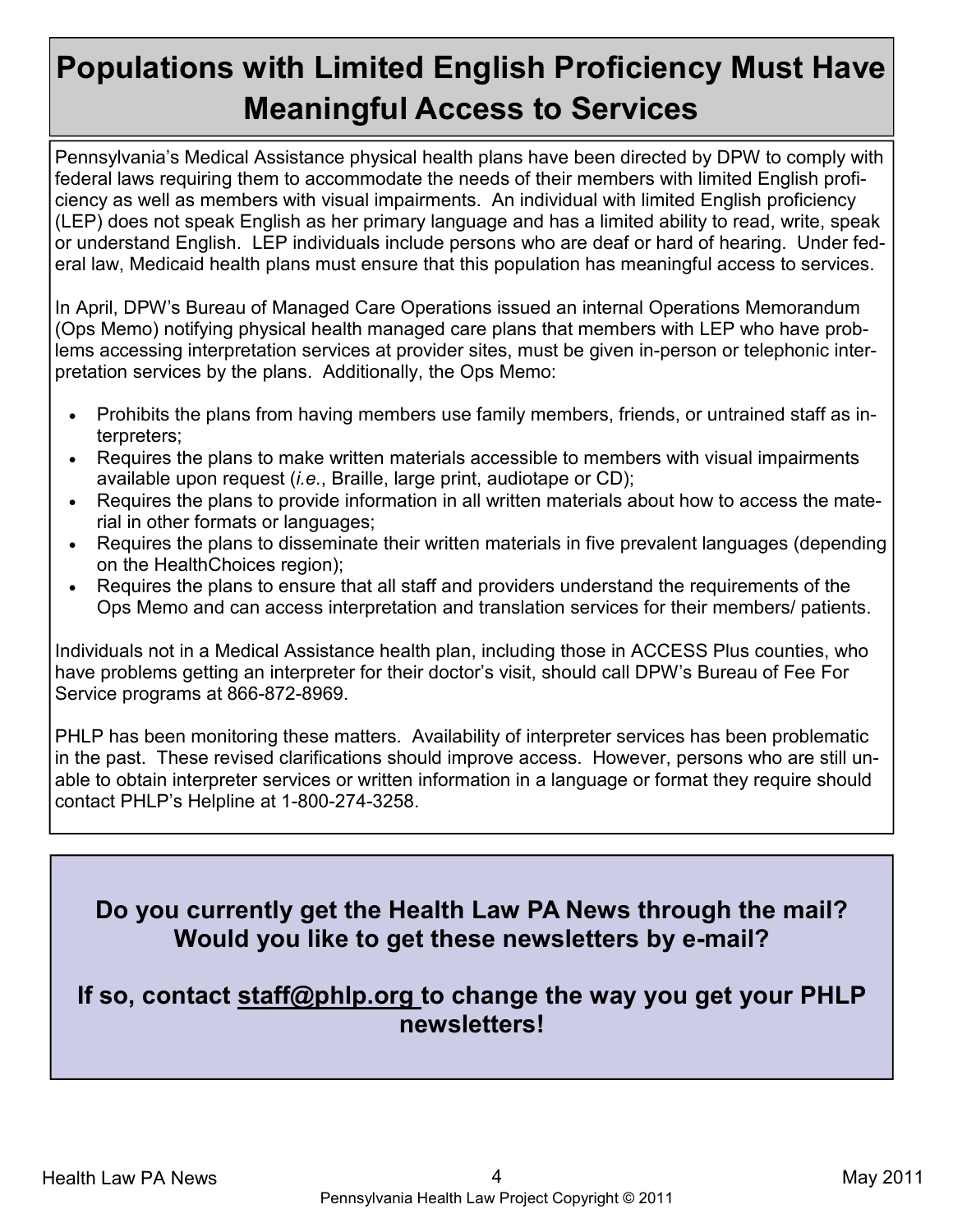## **What is the SelectPlan for Women?**

SelectPlan for Women provides family planning services to uninsured and underinsured women who are not pregnant or who have not had a procedure or treatment to prevent pregnancy. Applicants qualify if they:

- Are between the ages 18-44;
- Are Pennsylvania residents and U.S. Citizens (or in a qualified immigration status);
- Have incomes below 185% of Federal poverty level (\$1,679/mo for a single woman and \$3,446/mo for family of four); and
- Lack family planning coverage.

Underinsured women are eligible if they meet these requirements and have health insurance that does not cover family planning prescriptions such as birth control pills. Women with health insurance who are afraid to use that coverage because of possible physical or emotional harm may also be eligible for SelectPlan for Women.

The program does not provide full Medical Assistance coverage, but it does cover family planning office visits plus Pap smears and breast exams, testing and treatment for sexually transmitted infections (including HIV), and all FDA approved contraceptives. Covered services are free for SelectPlan for Women recipients.

Even though the County Assistance Office processes the application, a woman who is applying for this program will not need to go to a County Assistance Office to apply. Instead, women can apply for this program in the following ways:

- 1. Online through COMPASS (www.compass.state.pa.us)
- 2. Completing a paper application and sending it to the local County Assistance Office-paper applications are available at participating physician offices and clinics, at local County Assistance Offices, or for download at www.selectplanforwomen.state.pa.us.
- 3. Going to any Pennsylvania Medical Assis-

tance practitioner who currently provides family planning services. A woman applying this way can ask the practitioner's office to enroll her immediately, online, via special screens in COMPASS. She should be able to be seen that day, and the practitioner can receive payment for the visit, on a fee-for-service basis. If the woman does not have all the necessary verification documents (such as a birth certificate and pay stubs) at the time of her visit, she will have 30 days to submit the necessary information via mail.

When applying, women need to provide proof of income (such as pay stubs), proof of citizenship (such as a birth certificate) and proof of identify (such as a driver's license or state identification card). Women who are married will need to provide proof of their spouse's income, too.

Applicants will receive a notice in the mail telling them whether they qualify for the program or not. Qualified women will receive an ACCESS card (unless they have already received one in the past). If a woman has been approved for this program and does not have an ACCESS card, she should call the Department of Public Welfare Change Center (statewide: 1-877-395-8930; Philadelphia: 215-560-7226) to request an ACCESS card. All women enrolled in the SelectPlan for Women program receive their family planning services using the ACCESS card; they are not enrolled in a Managed Care Plan (even if they live in a HealthChoices county).

SelectPlan for Women has existed since February 2008. As of March 2011, approximately 97,700 women were enrolled. More information about SelectPlan for Women is available at www.selectplanforwomen.state.pa.us or by calling 1-800-842-2020. Consumers can also find information regarding family planning services across the state at www.familyplanning.org, the website of the Family Planning Council of Southeastern Pennsylvania.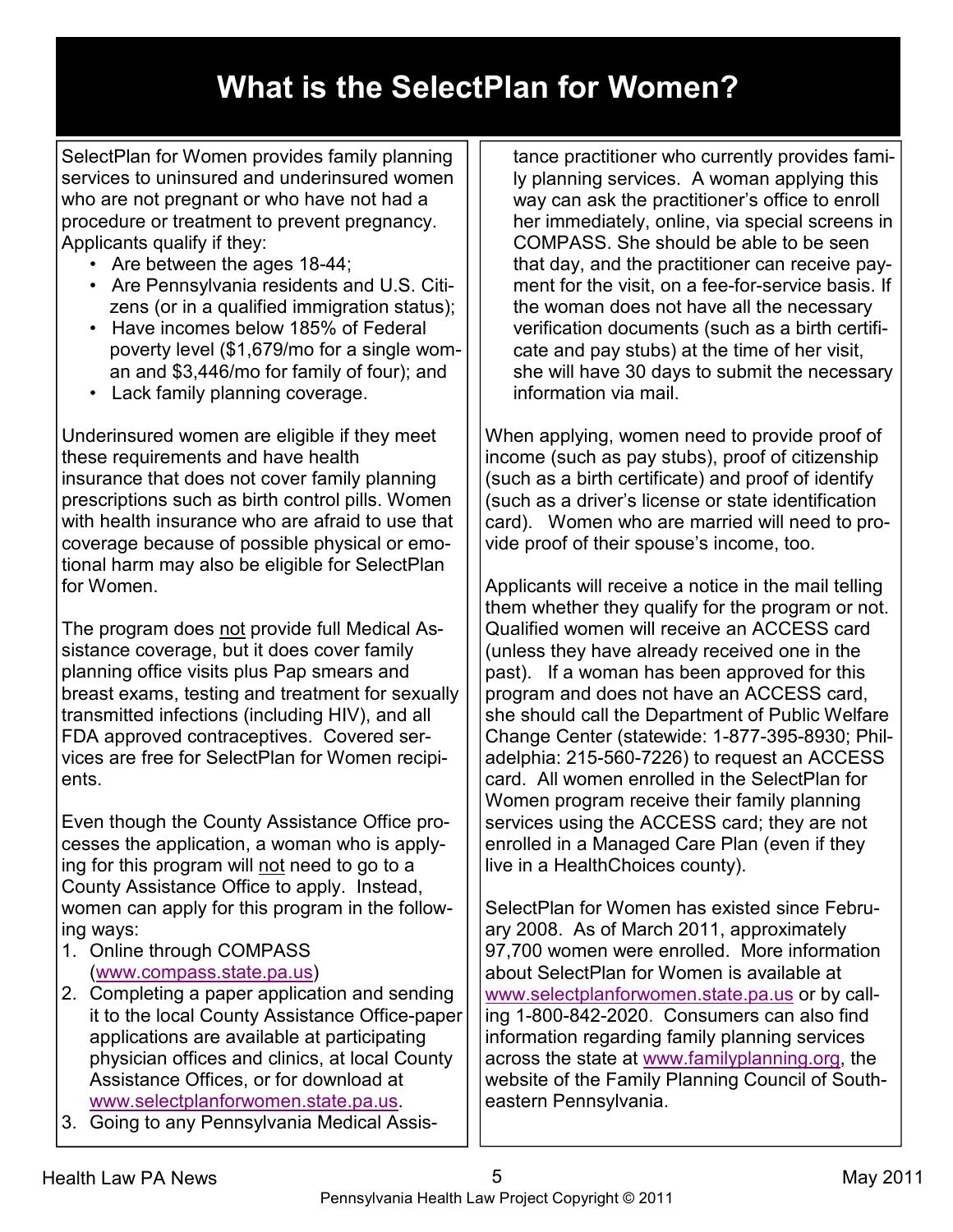## **Erie County Contracts with a New Behavioral Health Managed Care Plan**

Community Care Behavioral Health Organization (Community Care) will begin managing behavioral health (BH) services for most Medical Assistance recipients who live in Erie County on July 1, 2011. Erie County's Office of Mental Health and Mental Retardation currently contracts with Value Behavioral Health (Value) to manage those services for Medical Assistance recipients in BH-HealthChoices. That contract ends June 30th and Value did not submit a bid to the county for a new contract.

The HealthChoices Behavioral Health Program requires a 30-day notification to members if there is a change in the Managed Care Plan. Accordingly, affected consumers in Erie County were notified by letter on June 1st that Community Care will be their new managed care plan. Members will also be mailed a Community Care Member Handbook

Community Care reports that nearly 100% of the behavioral health providers enrolled with Value have already signed contracts with Community Care and that they expect the remaining Value providers to also agree to contract with them. Community Care and the Office of Mental Health and Substance Abuse Services' Western Regional Office report that the transition has been going smoothly so far. This means that HealthChoices members in Erie County should not have any disruption in the mental health or drug and alcohol treatment services they are currently receiving when Community Care takes over.

Members' rights with Community Care will be identical to the rights they had with Value. These include the right to receive services where their privacy is protected, the right to be treated in a considerate and respectful manner, and the right to file complaints and grievances. Erie County Medical Assistance recipients who have concerns about services they are receiving, or who are in need of behavioral health services should contact the Community Care Member Services line at 1-855- 224-1777. Members having problems or concerns with Community Care or access to behavioral health providers in Erie County can contact PHLP's Helpline at 1-800-274-3258.

**Please support PHLP by making a donation through the United Way of Southeastern PA. Go to www.uwsepa.org and select donor Choice number 10277.**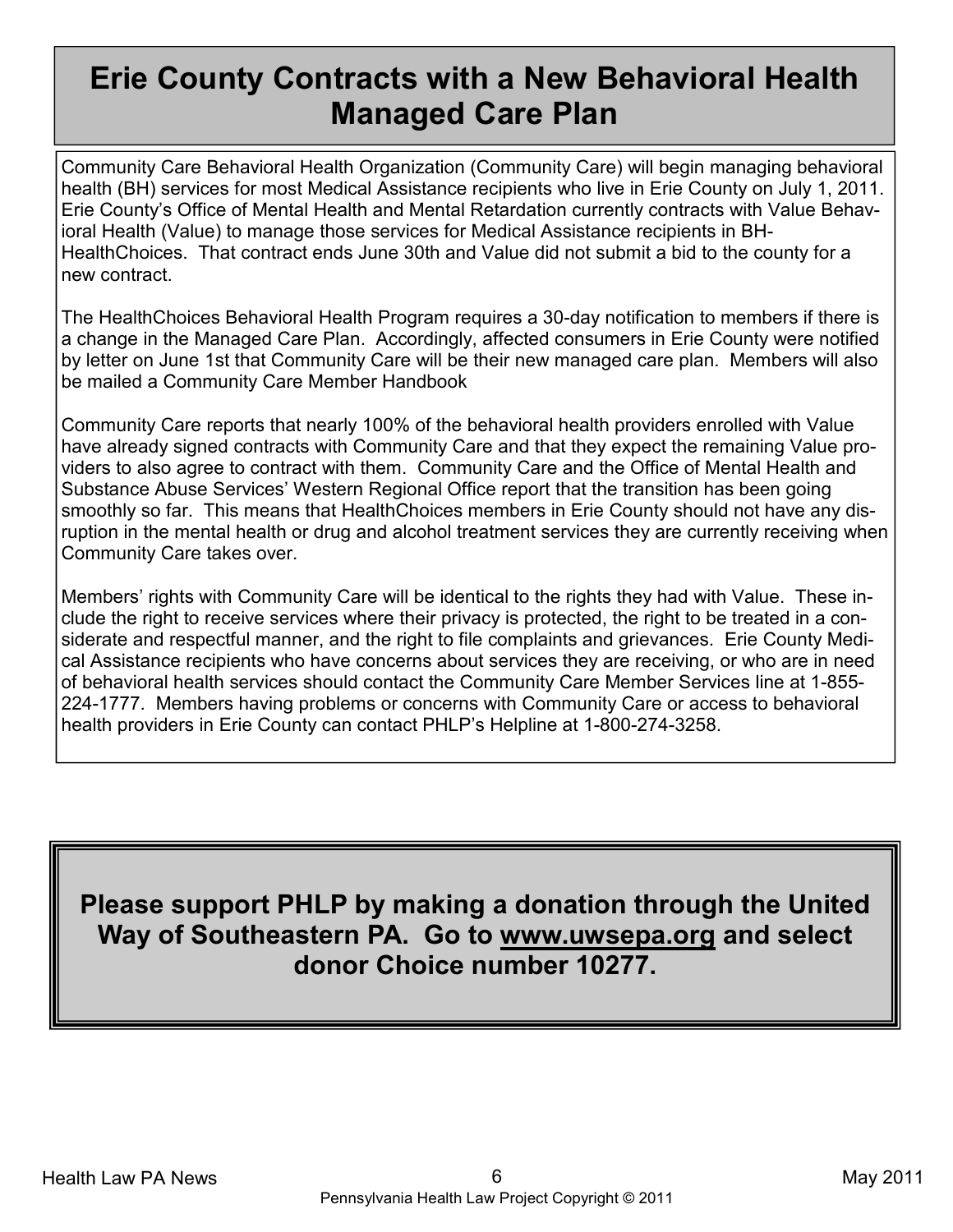## **A Fond Farewell To Two PHLP Staffers**

This month PHLP is saying farewell to two staff members, Physician-Consultant Gene Bishop and Paralegal Grace Egun.

*Dr. Gene Bishop* is a practicing internist at the Edwin Wood Clinic at Pennsylvania Hospital and a Clinical Assistant Professor of Medicine at the University of Pennsylvania Medical School. She has been with PHLP on a part-time basis since 2001, when she was awarded a Soros Foundation "Medicine as a Profession" Fellowship to work with PHLP on pharmaceutical access in Medicaid managed care. The Kaiser Commission on Medicaid and the Uninsured published the findings of this project. In 2006, Dr. Bishop published an article in the New England Journal of Medicine on Medicaid policy and the concept of personal responsibility. Her recent work at PHLP included the Hospital Accountability Project, a collaborative that advocates for hospitals to be more responsible and accountable for providing medical care to uninsured individuals or individuals with limited insurance. Gene also advised members of the Consumer Subcommittee of Pennsylvania's Medical Assistance Advisory Committee (MAAC), one of the most active consumer advisory committees in the country. In these roles, Gene worked on statewide policy changes that improved thousands of clients' lives.

**Grace Egun** joined PHLP's Harrisburg office in 2003. During her time with PHLP, she provided individual representation and counseling through our Helpline to hundreds of families of children with disabilities helping them secure the health care services and treatment they needed. Grace also advocated and provided technical assistance for the creation and implementation of self-directed supports corporations for individuals with disabilities (these are called Microboards). Most recently, Grace coordinated a series of Parent/Youth/Professional Forums across the state. At these forums, children and youth with special health care needs, their parents and providers gathered to identify strengths and gaps in services for children and youth with special health care needs, and to develop policy recommendations to the PA Department of Health to address the gaps.

Gene and Grace were well regarded in their work and have been important members of the PHLP staff. We will miss them and wish them best of luck in their future endeavors.

## **Now Online! PHLP's Re-designed Website**



e http://www.phlp.org/

We've redesigned our website so that it is easier to navigate and includes regularly updated news and stories about our work and health law issues in Pennsylvania.

All your favorite things about the old site—like our newsletter archives and helpful publications—are still at **www.phlp.org** along with new features like client stories and an easy online donation page to support our work.



**Helping People in Need Get** the Health Care They Deserve